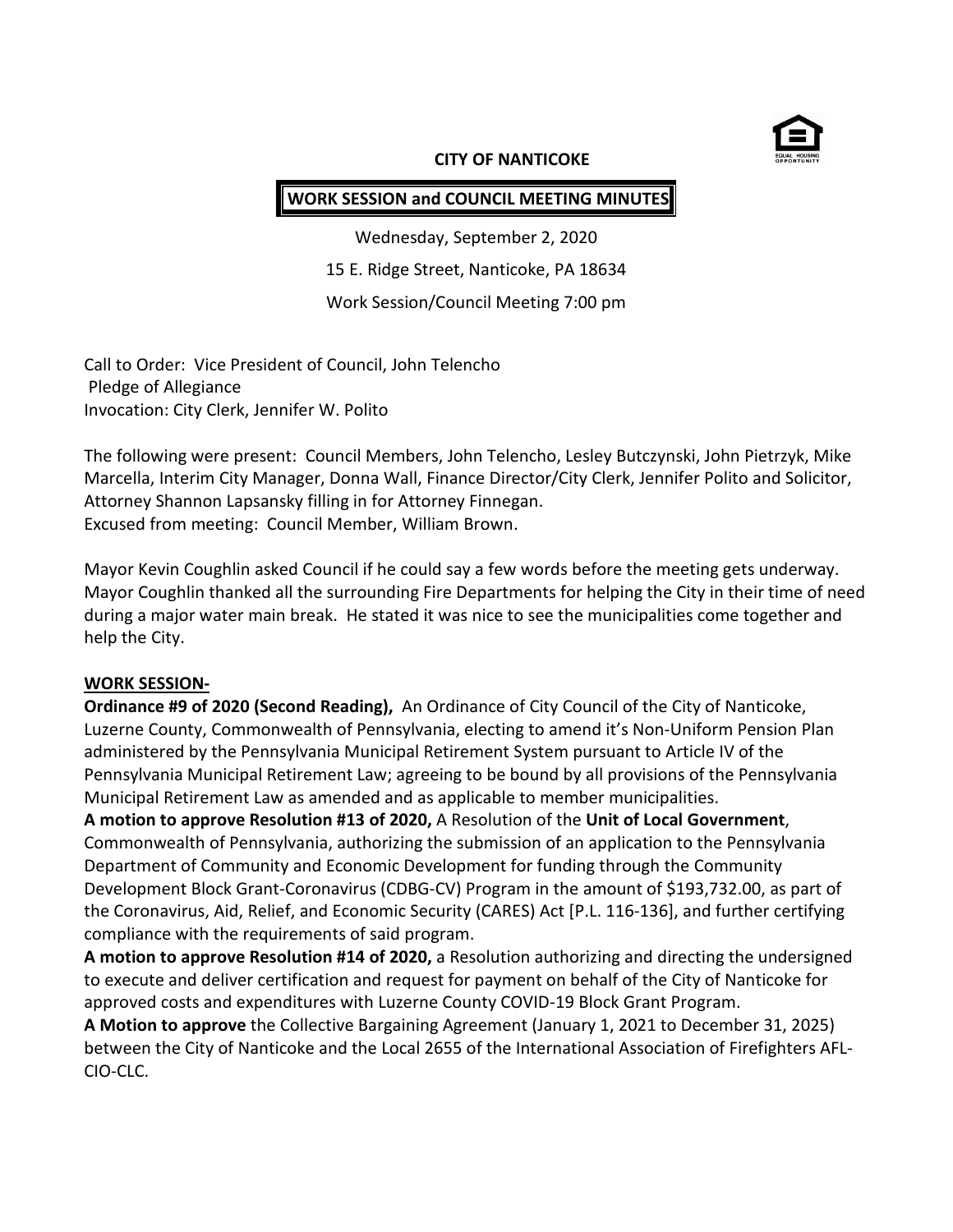Vice President Telencho recommended that Council table this motion since they just received it about an hour ago and did not have time to review the entire contract.

## **Administrative Updates-**

**Donna Wall** updated Council and residents on the following:

-Donna updated Council and residents on the water main break. She stated a representative from PA American Water informed her that nine tests were done on the water and they are awaiting the results of the ninth test. One that test come back and passes, the boil advisory will be lifted within the next 48 hours.

Mr. Ron Knapp commented that PENNDOT has not installed the signage on the South Valley to stop the truckers from using Main Street to get to the Warehouse. Mr. Knapp asked if a letter should be sent to PENNDOT. Donna Wall replied let's give them some time because during COVID, PENNDOT was shut down and now most of the administration is working from home on compressed schedules.

**A Motion** was made by Councilmember Pietrzyk, seconded by Councilmember Butczynski to adjourn the work session. Motion carried unanimously.

## **REGULAR MEETING** Comments from the Public agenda items only.

Mr. Ron Knapp asked why the topic of the Speeding on Hanover Street and the purchase of a speed detecting machine was not addressed under "Old Business". Jennifer replied that this topic was settled at the last meeting by President Brown asking Chief Roke to do some speed enforcement on Hanover Street and he agreed that one of those machines would be beneficial to our Police Department. At the last meeting Chief Roke stated he would do the speed enforcement early in the next week and he will look into purchasing a speed recording machine. Jennifer stated with that being said, that issue was resolved and she mentioned that Chief Roke is present in the meeting if Mr. Knapp would like an update. Chief Roke gave an update on the speed control results over a two-day period and he also stated a speed recording machine is being purchased to help give him more accurate readings 24 hours per day.

Mr. Marks asked why the topic of the Alley was not addressed under "Old Business" and Jennifer stated it was resolved by Attorney Finnegan by meeting with the residents after the last meeting to discuss solutions to this matter. Attorney Finnegan stated at the last meeting that the Alley is not owned by the City and this is a civil issue which the City does not get involved civil issues. Attorney Lapsansky replied she pulled the deeds and Attorney Finnegan sent Mr. Oliver a letter asking him to show proof of his ownership. Mr. Oliver has not yet responded to the letter.

Mr. Knapp asked Vice President Telencho if he can address Jennifer at this time and then responded "Yeah, You" to Jennifer. He asked her why his comments are not in the minutes from the last meeting and does she not think his comments are important. Jennifer stated his comments are in the minutes and Mr. Knapp insisted they were not as he referred to the agenda he was holding in his hands. Jennifer stated you are looking at the agenda, not the minutes. Councilmember Marcella stated that Mr. Knapp is mentioned in the minutes; that he is looking right at them in his packet. Captain Boncal brought the minutes up on his phone from the City's website because Mr. Knapp insisted, they were not on the website. Jennifer stated the minutes are always on the back board the day of a meeting if you do not have a computer and Mr. Kapp replied, "I have a computer". Mr. Knapp asked Vice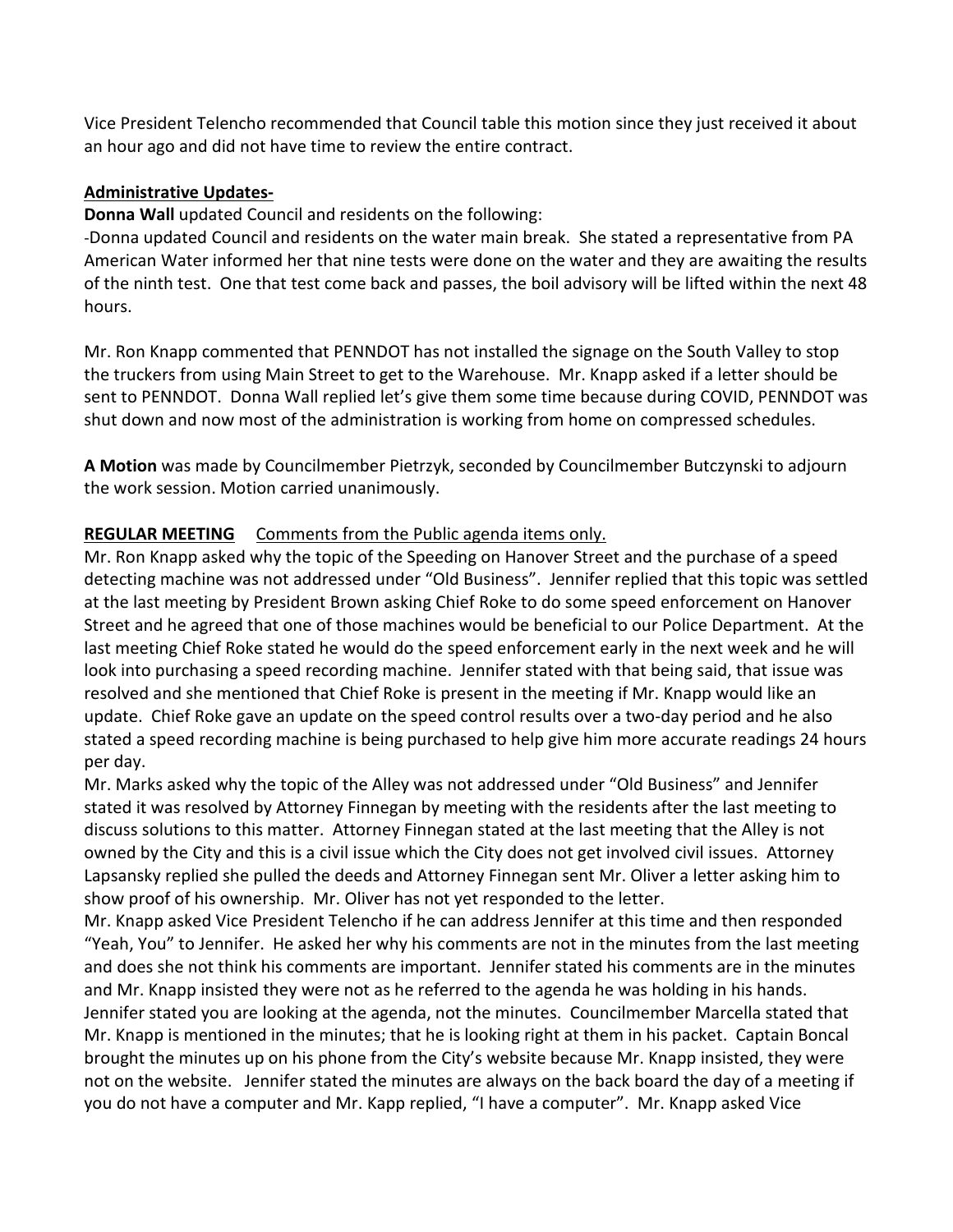President Telencho for a copy of the minutes and Vice President Telencho stated they are on the website.

## **Old Business**

**-**None

# **New Business**

**A Motion** to approve the August 19, 2020 minutes was made by Councilmember Butczynski seconded by Councilmember Marcella.

Motion carried 3-0. Councilmember Pietrzyk.

**A Motion** to approve the payment of the bills in the amount of \$470,812.29 (Payroll(s) \$93,945.70 and Payables \$376,866.59) was made by Councilmember Marcella, seconded by Councilmember Butczynski.

Motion carried unanimously.

**A Motion** to approve **Ordinance #9 of 2020 (First Reading),** An Ordinance of City Council of the City of Nanticoke, Luzerne County, Commonwealth of Pennsylvania, electing to amend it's Non-Uniform Pension Plan administered by the Pennsylvania Municipal Retirement System pursuant to Article IV of the Pennsylvania Municipal Retirement Law; agreeing to be bound by all provisions of the Pennsylvania Municipal Retirement Law as amended and as applicable to member municipalities was made by Councilmember Pietrzyk, seconded by Councilmember Butczynski.

Motion carried unanimously.

**A motion to approve Resolution #13 of 2020,** A Resolution of the **Unit of Local Government**,

Commonwealth of Pennsylvania, authorizing the submission of an application to the Pennsylvania Department of Community and Economic Development for funding through the Community Development Block Grant-Coronavirus (CDBG-CV) Program in the amount of \$193,732.00, as part of the Coronavirus, Aid, Relief, and Economic Security (CARES) Act [P.L. 116-136], and further certifying compliance with the requirements of said program was made by Councilmember Butczynski, seconded by Councilmember Marcella.

Motion carried unanimously.

**A motion to approve Resolution #14 of 2020,** a Resolution authorizing and directing the undersigned to execute and deliver certification and request for payment on behalf of the City of Nanticoke for approved costs and expenditures with Luzerne County COVID-19 Block Grant Program was made by Councilmember Marcella, seconded by Councilmember Butczynski.

Motion carried unanimously.

**A Motion to table** the Collective Bargaining Agreement (January 1, 2021 to December 31, 2025) between the City of Nanticoke and the Local 2655 of the International Association of Firefighters AFL-CIO-CLC was made by Councilmember Pietrzyk, seconded by Councilmember Butczynski. Motion carried unanimously.

Mr. Hank Marks requested when the contract is passed that Council read the important details to the residents like the amount of the salary increase.

## **COMMENTS FROM THE PUBLIC –**

**Mr. Hank Marks** opened by saying "We the People Respond" and went on in detail why he formed a forum back in 1992. He stated the forum saved the Nanticoke School District that was facing